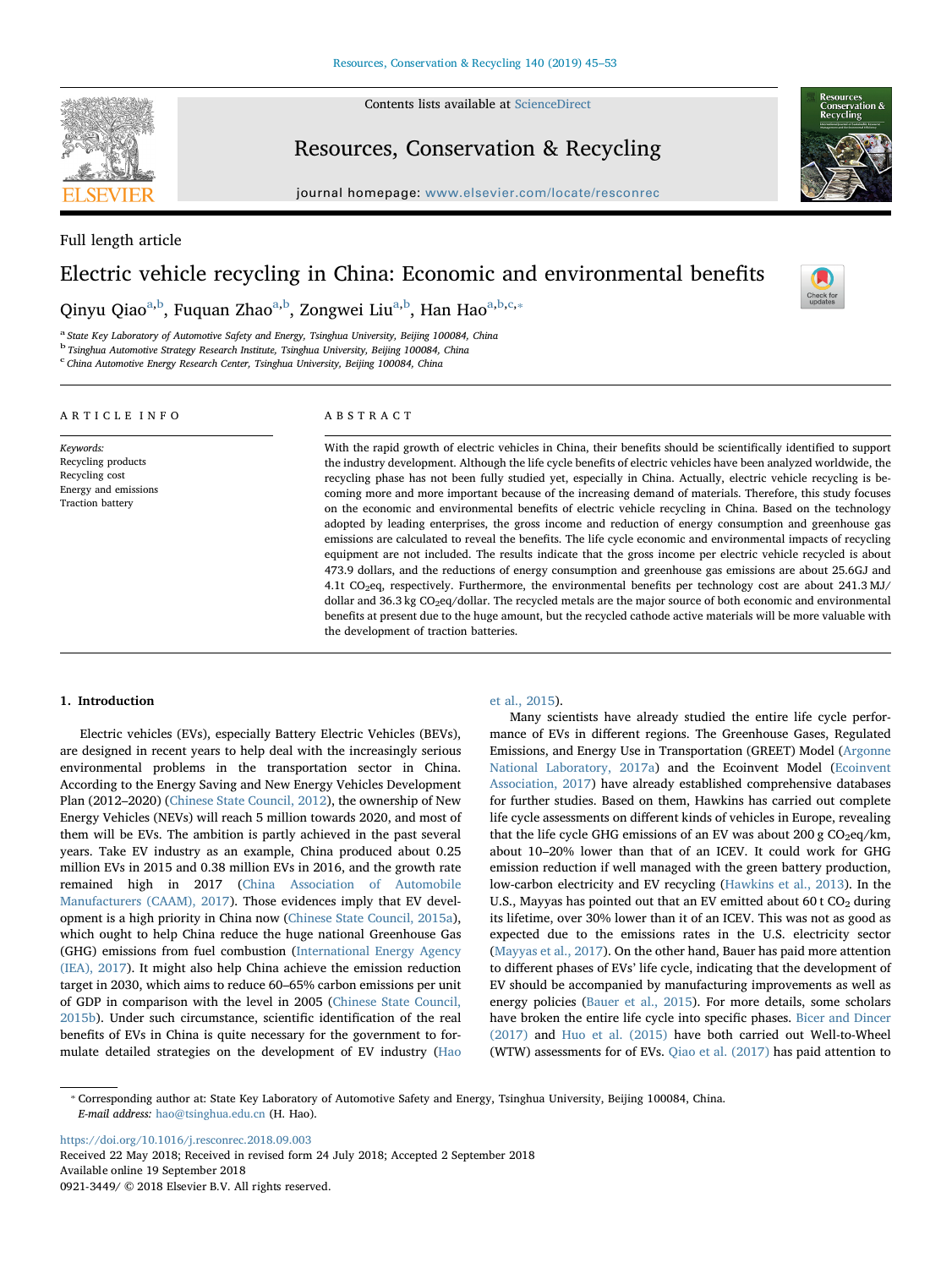the Cradle-to-Gate (GTG) performance of EVs. They have provided specific results for the environmental performance of EVs in each phase. These studies have pointed out that compared with Internal Combustion Engine Vehicles (ICEVs), EVs emit more GHG during the manufacturing phase and less GHG during the use phase. Therefore, reducing the GHG emissions of EV manufacturing will be one of the major concerns to seize further environmental benefits.

Under such circumstance, using recycled and recovered materials is considered an important method. In fact, EV recycling can help reduce about 35% of the energy consumption and GHG emissions during its manufacturing phase [\(Qiao et al., 2018](#page-8-11)). Scholars have already studied the recycling through different methods but none of them has built a systematic economic and environmental evaluation framework.

From the vehicle (without battery) point of view, Soo has estimated the environmental impacts of End-of-Life Vehicle (ELV) recycling in Australia and Belgium but did not analyze the economic benefits ([Soo](#page-8-12) [et al., 2017\)](#page-8-12). Pan has studied the cost and environmental impacts of ELV recycling in China. The total cost was about 0.14 yuan/kg in 2016, and the results were informative since the author employed a real enterprise case ([Pan and Li, 2016\)](#page-8-13).

From the battery point of view, Gaines has estimated the life cycle cost of Li-ion battery comprehensively and pointed out that the battery recycling cost through hydrometallurgical process was about 5 dollar/ kg in 2000 ([Gaines and Cuenca, 2000](#page-8-14)), which was quite important for further studies. Based on this study, Gaines has predicted the future recycling techniques through economical and sustainable options ([Gaines, 2014](#page-8-15)). Swain has systematically reviewed the existing Li-ion battery recycling techniques and estimated their environmental benefits ([Swain, 2017\)](#page-8-16). Dunn has analyzed the environmental benefits in different recycling scenarios in the U.S., but has not considered the economic problems [\(Dunn et al., 2015\)](#page-8-17).

For entire EVs, only a few articles exist currently and most of them are not comprehensive enough. Delucchi has calculated the life cycle cost of EVs and ICEVs but the recycling process was simplified as a small part of battery disposal ([Delucchi and Lipman, 2001](#page-8-18)). Noori has estimated the life cycle emissions and cost of EVs in the U.S., but the cost and revenue of recycling technique was not considered ([Noori](#page-8-19) [et al., 2015\)](#page-8-19). [Wu et al. \(2015\)](#page-8-20) and [Rusich and Danielis \(2015\)](#page-8-21) have both considered this topic from the ownership perspective, but have not included the actual recycling techniques in factories. Kara has analyzed the life cycle cost of EV in Australia and the recycling cost was estimated through the given approximated price [\(Kara et al., 2017](#page-8-22)). Hao has studied the EV recycling process in details and estimated the environmental benefits, but the author has not paid attention to the economic problems [\(Hao et al., 2017b](#page-8-23)).

In short, existing literatures have provided important results about the recycling techniques, life cycle environmental impacts and life cycle costs of EVs separately. However, most of them have not studied the recycling techniques in details to reveal different impacts including the cost, revenue and GHG emissions of each recycling stage. Actually, for the economic and environmental affairs, many former studies are more concerned about the macro influence, which means that taking the whole life cycle of EV into consideration. These results are very important but must be supported by specific researches about each phase. Among all phases, EV recycling is extremely important because it can help reduce the high GHG emissions of EV manufacturing without improving the energy structure. The economic and environmental benefits of EV recycling are necessary for further studies and for the government and enterprises to make policies and strategic decisions, which are currently not available for most countries.

This study aims to provide a systematic and scientific evaluation on the EV recycling in both economic and environment sectors. China is chosen as the target region since it produced nearly half of the EVs worldwide [\(Organisation Internationale des Constructeurs](#page-8-24) d'[Automobiles \(OICA\), 2016](#page-8-24)). In order to reveal the whole picture, the Life Cycle Assessment (LCA) framework is employed and China-specific

<span id="page-1-0"></span>

| Table |  |  |
|-------|--|--|
|       |  |  |

| Parameters of the EV model in China. |  |
|--------------------------------------|--|
|--------------------------------------|--|

| Vehicle specification |                               | Vehicle without<br><b>Traction battery</b><br>battery                            |                                                                                      |
|-----------------------|-------------------------------|----------------------------------------------------------------------------------|--------------------------------------------------------------------------------------|
| Basic parameter       | Type<br>Weight (kg)           | $AO \sim A$ Class<br>1300                                                        | NMC.<br>164                                                                          |
|                       | Capacity<br>(kWh)             |                                                                                  | 27                                                                                   |
| Material              | Steel                         | 66%                                                                              | 2%                                                                                   |
| composition           | Aluminum                      | 7%                                                                               | 26%                                                                                  |
|                       | Iron                          | 2%                                                                               | $0\%$                                                                                |
|                       | Copper                        | 6%                                                                               | 25%                                                                                  |
|                       | Cathode<br>active<br>material |                                                                                  | 28%                                                                                  |
|                       | Others                        | 19%                                                                              | 19%                                                                                  |
| Source                |                               | <b>Argonne National</b><br>Laboratory (2017a),<br>Burnham (2012),<br>CPCA (2017) | <b>Argonne National</b><br>Laboratory (2017b),<br>Dunn et al. (2012),<br>CAAM (2016) |

Note: 1. 'Others' refers to the materials that are generally not recycled, including plastic, electrolyte, electronic parts, etc.

database and factors are included in this study.

#### 2. Methodology

#### 2.1. Vehicle specification

Since this study focuses on the EV recycling in China, one of the most important things is to identify a typical EV model that can represent the general situation in China. According to the production and sales of EVs in China from 2016 to 2017, most of the EVs are among A0 to A class passenger vehicles with conventional materials [\(China](#page-8-25) [Passenger Car Association \(CPCA\), 2017](#page-8-25)). Due to the lack of detailed parameters of EVs in China, this study employs most of the parameters of the same vehicle type and class from the Automotive System Cost Model (ASCM) as well as the GREET model ([Argonne National](#page-7-0) [Laboratory, 2017a](#page-7-0)), which are estimated based on a large range of resources, including dismantling reports and enterprise investigations. The parameters of several components are partly modified according to Burnham's research and assumptions about the weight [\(Burnham,](#page-7-3) [2012\)](#page-7-3). As shown in [Table 1](#page-1-0), all the parameters have been scaled down because EVs in China are relatively smaller than those in the U.S. Furthermore, most of the components of an EV are similar with those of an ICEV. The traction battery is the major difference. Therefore, this study divided the entire EV into two parts: vehicle without battery and traction battery.

For more details about the traction battery, the reference traction battery is recognized through the market share and development trends in China. Most of the EVs produced currently in China use Li  $(Ni_xCo_yMn_{1-x-y})O_2$  (NMC) batteries and LiFePO<sub>4</sub> (LFP) batteries. However, with the progress of technology, NMC battery is more likely to dominate the traction battery industry in China and has already occupied a larger market share [\(China Association of Automobile](#page-7-4) [Manufacturers \(CAAM\), 2016](#page-7-4)). Therefore, this study considers NMC battery as the reference traction battery in EVs. Since the battery production technology in China is still developing, the detailed parameters of NMC battery are primarily employed from the Battery Performance and Cost (BatPaC) model [\(Argonne National Laboratory, 2017b](#page-7-5)). The parameters are revised according to Dunn's analysis on the energy density of battery, which is about 165 kW h/t ([Dunn et al., 2012\)](#page-8-26). Since the capacity of traction batteries of best-selling EVs in China is about 27 kW h, the weight of batteries can be estimated accordingly.

[Table 1](#page-1-0) presents the detailed parameters of EV model in China chosen in this study and its material composition. The weight of the vehicle without battery is about 1300 kg, while the capacity of NMC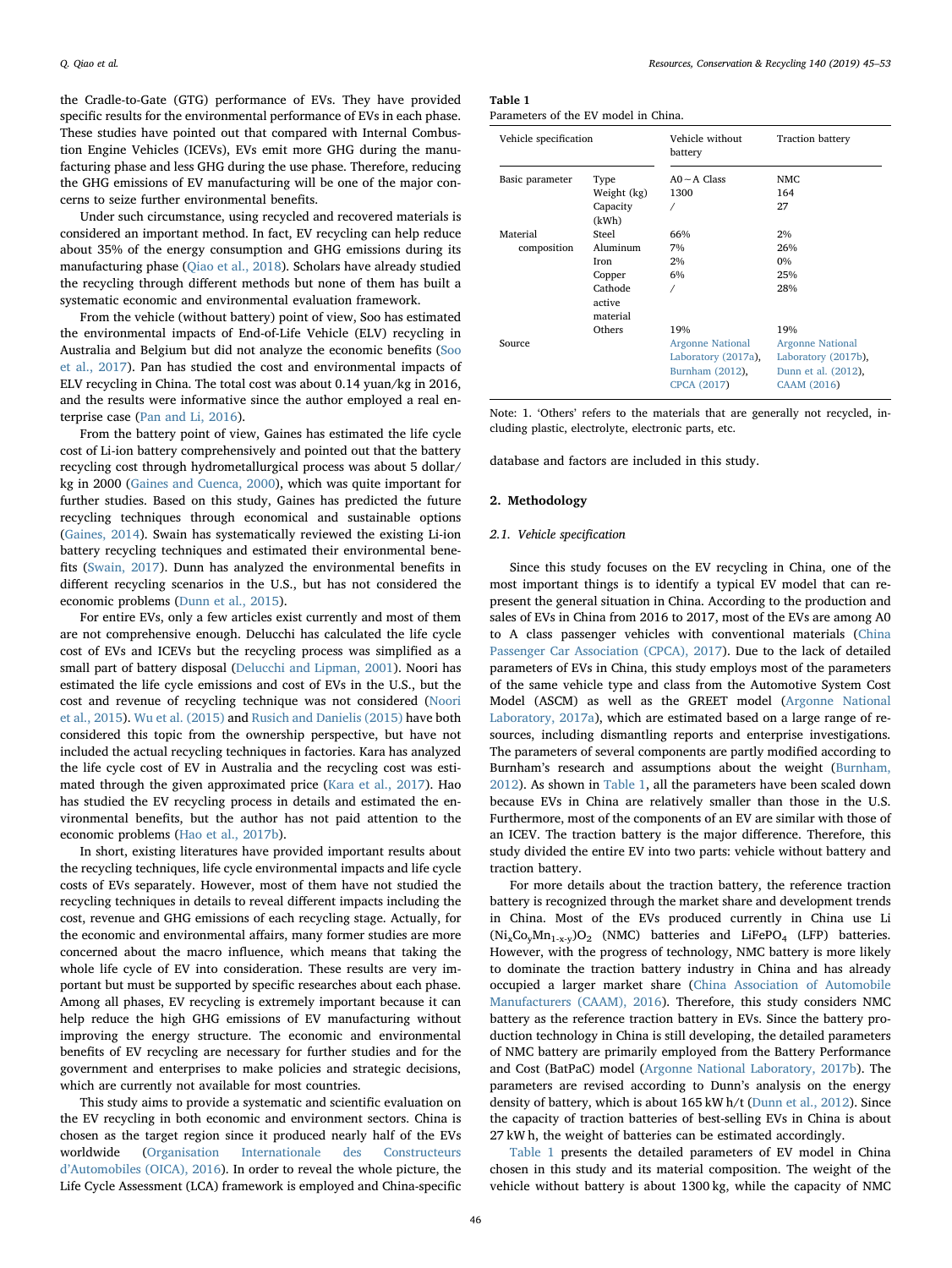battery is about 27 kW h. Since the employed energy density of NMC battery is about 165 kW h/t, the weight of NMC battery in this EV model is about 164 kg. Generally, the NMC battery consists of metals, cathode active materials, graphite, electrolytes, plastic, thermal insulation, coolant, electronic parts, etc. The cathode active material is the most important part for traction battery. It significantly influences the cost, energy density and safety of the battery. As mentioned above,  $Li(Ni_{x}Co_{y}Mn_{1-x-y})O_{2}$  is used as cathode active material for NMC battery. Since the metals and cathode active materials account for about 81% of the total weight and are the major parts to be recycled, [Table 1](#page-1-0) only presents these two parts in detail. For more information, graphite is used as the anode material. Electrolytes include LiPF6, ethylene carbonate and dimethyl carbonate. Plastic refers to polypropylene, polyethylene and polyethylene terephthalate. The coolant is always glycol. All of these materials account for about 19% of the total weight.

The parameters of the EV model in this study are similar to Beijing Automotive Industry Corporation (BAIC) EC (1.1t, 20 kW h NMC battery), Jianghuai Automobile Company (JAC) iEV (1.3t, 23 kW h LFP battery) and Geely Emgrand EV (1.5t, 40 kW h NMC battery) [\(Ministry](#page-8-27) [of Industry and Information Technology, 2017](#page-8-27)), which are the bestselling EV models in China 2017. Therefore, the employed EV model is typical enough to reflect the real situation in China, which ensure that this study has meaning both in theory and in reality.

### 2.2. Recycling process

[Fig. 1](#page-2-0) presents the entire process of EV recycling. End-of-life EVs are pre-treated and dismantled by the recycling enterprises at the beginning, which aims to separate different components and then send some of them to particular recycling institutions [\(Halabi et al., 2015](#page-8-28)). In addition, some special parts and fluids that are hard to recycle are removed and landfilled before dismantling in order to reduce the environment hazards [\(Santinia et al., 2011](#page-8-29)). Since this step is quite simple, it is generally carried out by manual labor, especially in China. After dismantling, the end-of-life EV is divided into two parts, which are recycled in different ways. The traction battery is the most important component of an EV, and the battery recycling is the most important stage of the entire EV recycling. Therefore, this study have

comprehensively analyzed the technology and benefits of battery recycling, and briefly summarized the vehicle (without battery) recycling.

For the vehicle without battery, most components are shredded by machines before further treatments. Tires are recycled independently through ambient grinding, dynamic devulcanization and refining to get recoverable materials [\(Li et al., 2010](#page-8-30)). A few iron and copper scraps can be obtained in the shredding step [\(Belboom et al., 2016](#page-7-6)), but most of the valuable metals remain in the After Shredding Residue (ASR). The post-shredding treatment, also called ASR management, is the most important step among vehicle (without battery) recycling. According to the developed technology worldwide, mechanical sorting is applied to obtain materials, and thermal treatment is applied to generate energy ([Cossu and Lai, 2015\)](#page-8-31). Various methods are used to improve the efficiency and security of ASR treatment, including air classification, magnetic separation, cleaning, sinking, etc. Not only metals, but also plastics can be obtained through effective ASR treatments to get economic and environmental benefits ([Duval and MacLean, 2007](#page-8-32)). However, due to the technology limitation in developing areas, most of the advanced ASR treatments are not available for the mainstream [\(Cheng](#page-7-7) [et al., 2012\)](#page-7-7). Enterprises in China have only employed the primary stage of ASR treatment, including magnetic machine and heavy media separation, aiming to get valuable metal scraps, which is profitable and requires low technology level [\(Li et al., 2016\)](#page-8-33). Therefore, this study has revised the vehicle (without battery) recycling process according to the enterprise investigations and literatures, which can reflect the real situation in China.

For the traction battery, Li-ion battery was first recycled in late 1999 by Sony and Toxico, which was renamed as Retriev Technologies ([Gaines and Cuenca, 2000\)](#page-8-14). After years of development, there are now two major recycling technologies: pyrometallurgical process and hydrometallurgical process. Pyrometallurgical process mainly consists of smelting and leaching. The end-of-life battery is smelted into an alloy of iron, copper, cobalt and nickel first. Then the metals are recovered through leaching. Hydrometallurgical process mainly consists of caustic bath, sinking and sintering. It is more complicated and needs specific environment. The lithium salts can be dissolved through caustic bath. Then they are precipitated and dewatered through sinking. The salts are finally used to recover lithium carbonate.

<span id="page-2-0"></span>

Fig. 1. End-of-life EV recycling process.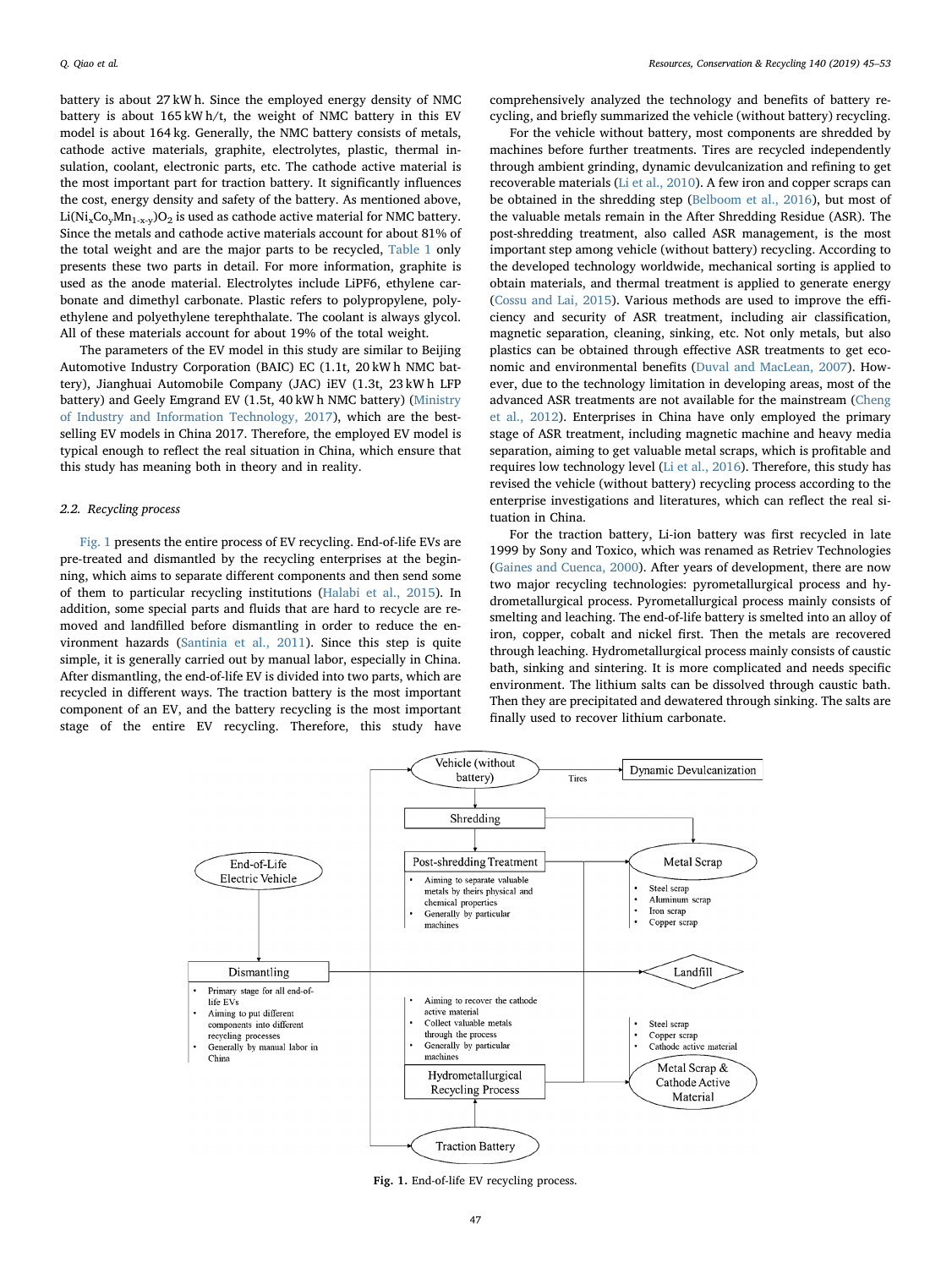<span id="page-3-0"></span>

Fig. 2. Scope for evaluation of EV recycling.

Due to the fact that pyrometallurgical recycling process cannot recover lithium, hydrometallurgical process is more likely to be further developed ([Georgi-Maschler et al., 2012](#page-8-34)). In other words, although pyrometallurgical process is adopted commercially now, it might not be suitable for new designed NMC or LFP batteries ([Gaines, 2014\)](#page-8-15). Furthermore, the leading battery recycling enterprises, such as Brunp, have already imported the original hydrometallurgical process once used by Retriev in early times ([Xie et al., 2015](#page-8-35)). Actually, Retriev no longer uses hydrometallurgical process for battery recycling, but some other enterprises in Europe, such as Euro Dieuze and Recupyl, still adopt this technology. Therefore, this study employs the hydrometallurgical process as the reference technology, which aims to recover most of the cathode active material and a few metals.

#### 2.3. Scope identification

In order to reflect the scientific economic and environmental benefits of EV recycling, this study has identified a complete scope for analysis as presented in [Fig. 2,](#page-3-0) including purchasing end-of-life EVs, entire recycling process and sales of recycling products. The recovery process of metal scraps is also taken into consideration for environmental benefit evaluation. The manufacturing of new EVs using the recycled materials is considered as a reference when evaluating the environmental benefits since it can reduce the environmental impacts in comparison to manufacturing of EVs using virgin materials.

It is important to note that this study does not consider the fixed cost of adopting new recycling technology and devices, as well as their life cycle GHG emissions, which will be diluted with the increase of capacity. That is to say, since this study aims to evaluate the economic and environmental benefits of a completely established recycling process, the entry barrier for new entities is not considered. Therefore, the economic and environmental benefits will be higher than them seem to be.

The economic benefits can be evaluated by the cost and revenue of an EV recycling enterprise. In this study, cost is divided into purchasing cost and recycling cost, among which purchasing cost refers to the cost of purchasing an end-of-life EV, and recycling cost refers to the cost of the recycling process, including research cost, management cost, labor

cost, etc. Revenue is defined as the income from sales of recycling products, such as steel scraps, aluminum scraps, cathode active materials, etc.

Battery recycling has different kinds of environmental benefits, including the reduction of GHG and  $SO_x$  emissions. Actually, battery recycling can bring significant  $SO_x$  emission reduction benefit ([Gaines,](#page-8-15) [2014\)](#page-8-15). According to the evaluation by other scholars, the  $SO_x$  emissions during the production of NMC/LFP cathode materials can be reduced by nearly 100% if they are recovered properly instead of produced from virgin materials. The reduction rate is high even for pyrometallurgical process which consumes huge amounts of energy because much  $SO_x$  is emitted directly and indirectly during the manufacturing process ([Dunn](#page-8-17) [et al., 2015](#page-8-17)). At the same time, further SOx emissions happen when the end-of-life battery is not treated well. The benefit of  $SO_x$  reduction is extremely important because it can evidently reduce air pollution, and it could be an important reason for battery recycling in the future ([Gaines, 2014](#page-8-15)). However, as mentioned above, this study aims to reveal the energy consumption and GHG emission benefits, the specific  $SO_x$ emission reduction benefit is not estimated. Considering the specific technologies of virgin battery production and battery recycling, the environmental benefits are represented by the reduction of energy consumption and GHG emissions through recycling in this study.

Generally speaking, EV recycling process consumes different kinds of materials and energy and produces metal scraps and recovered cathode active materials. Life cycle GHG emissions from the consumed energy and materials have to be estimated and regarded as negative environmental impacts. At the same time, since the metal scraps can be used after recovery for manufacturing instead of virgin materials, the potential reduction of life cycle energy consumption and GHG emissions by the replacement have to be estimated and regarded as positive environmental impacts. The comprehensive environmental benefits are the difference between these impacts.

#### 2.4. Calculation and data

Eqs. (1) and (2) evaluate the economic benefits of EV recycling. As formerly described, the benefits are considered as the revenue from sales of recycled products minus the cost of purchasing and recycling.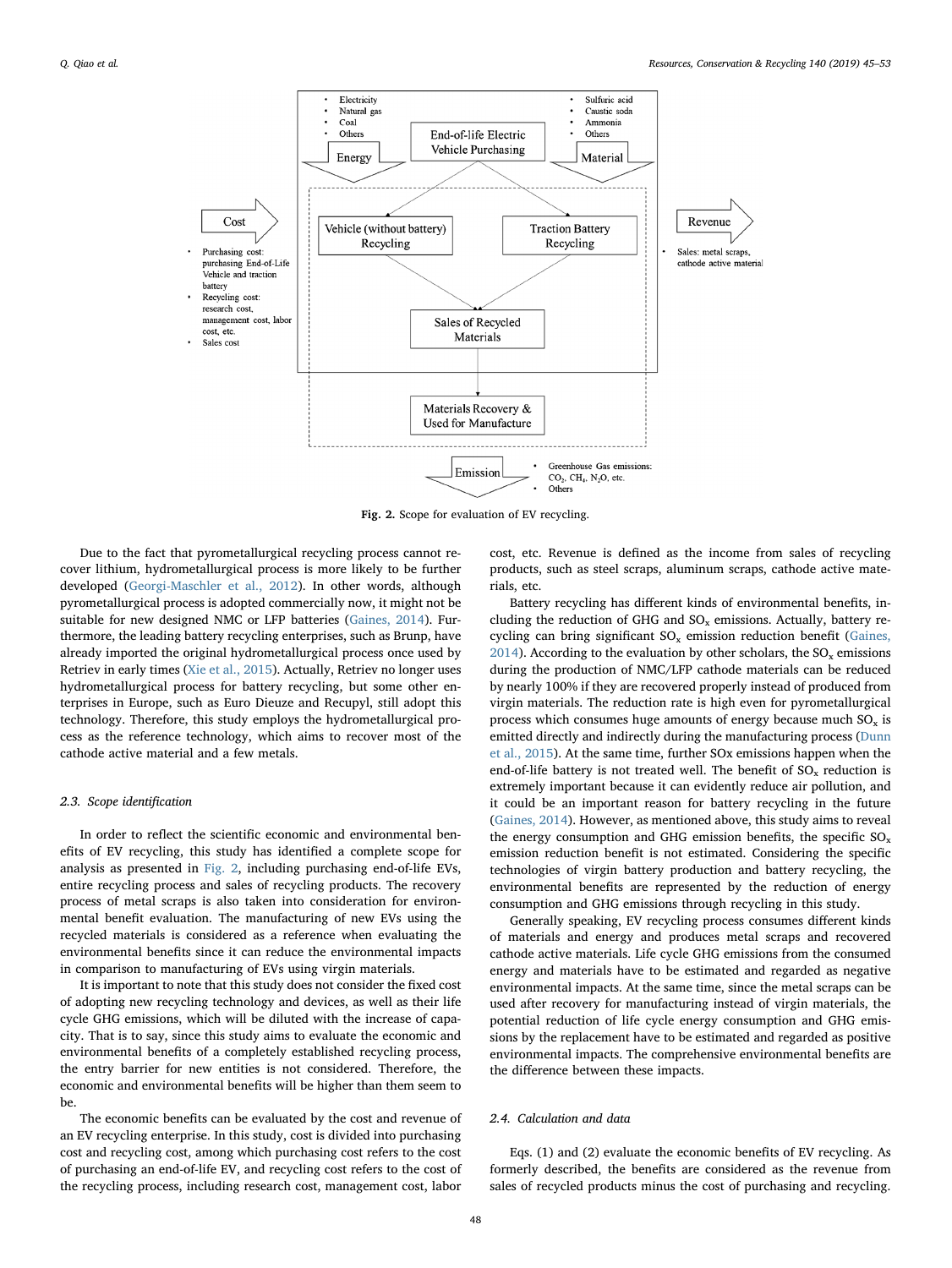Furthermore, in order to keep comparability, all the cost and revenue are standardized based on the U.S. dollar value in China 2017 through the average inflation rate, average exchange rate and price level ratio of purchasing power parity conversion factor to market exchange rate.

<span id="page-4-0"></span>
$$
IT = \sum PM, \, i \times QM, \, i - (CP + \sum CR) \tag{1}
$$

In Eq.  $(1)$ ,

*IT* denotes the total economic benefits of EV recycling,

*PM*, *i* denotes the price per unit of material *i* recycled,

*QM*, *i* denotes the amount of material *i* recycled,

*CP* denotes the cost of purchasing,

<span id="page-4-1"></span>∑ *CR* denotes sum of the cost during recycling process.

$$
V2017, C = [Vt, i + \prod_{t}^{2017} IFt \times (PL2017, C/PL2017, i)]/ER2017, U, i
$$
\n(2)

Eq. [\(2\)](#page-4-1) is used for the standardization of values in different countries and different years, where

*V* 2017, *C* denotes the standardized value in China 2017,

*Vt*, *i* denotes the value in country *i* currency and year *t*,

*IFj* denotes the inflation rate of country *i* in year *t*,

*PL* 2017, *C* and *PL* 2017, *i* denote the price level ratio of purchasing power parity conversion factor to market exchange rate of China and country *i* in 2017, respectively,

*ER* 2017, *U*, *i* denotes the country *i* currency against the U.S. dollar exchange rate in 2017.

Eqs. (3) and (4) evaluate the reduction of GHG emissions through EV recycling. The reduction of energy consumption can also be evaluated in this process. The life cycle energy consumption and GHG emissions from all the energy and materials input are taken into consideration, and the potential reduction is calculated through the difference between energy consumption and GHG emissions from recycled and virgin materials.

<span id="page-4-2"></span>
$$
ET = \sum (MEV, i - RER, i) \times Qi - ER \tag{3}
$$

In Eq. [\(3\)](#page-4-2), *ET* denotes the total reduction of GHG emissions,

*MEV*, *i* and *RER*, *i* denote the life cycle GHG emissions of virgin and recycled material *i*, respectively,

*Qi* denotes the amount of material *i* consumed by the vehicle,

<span id="page-4-3"></span>*ER* denotes the GHG emissions from recycling process.

$$
ER = RY + \sum IPj \times EFj \tag{4}
$$

In Eq. [\(4\)](#page-4-3), *RY* denotes the GHG emissions from recycling process, *IPj* denotes the input of energy or material *j* during the recycling process,

*EFj* denotes the life cycle GHG emission factor of energy or material *j*.

According to the equations, data essential to calculate the economic benefits are listed in [Tables 2 and 3.](#page-4-4) Cost of vehicle (without battery) recycling is divided into purchasing cost, recycling cost and selling cost. Purchasing cost data are obtained through enterprise investigations in China, and recycling and selling cost (cost of sales dealers, products storage and transportation) data are collected from the Green Eco-Manufacturer ELV Recycling company in Fengcheng, Jiangxi province ([Pan and Li, 2016\)](#page-8-13). It employs a commonly used dismantling and recycling technology and collects metal scraps by machines, which is representative enough to reveal the situation in China. Furthermore, all of the costs are in the form of CNY value in China 2015, so it has to be converted to the USD value in China 2017 to ensure comparability.

Cost of traction battery recycling consists of purchasing cost and recycling cost, while selling cost is not considered due to the close cooperation between battery recycling enterprises and battery manufacturers in China. Purchasing cost is collected from the investigation of Chuangneng Recycling Company in Shenzhen, China, who pays attention to NMC battery recycling. Since the NMC battery recycling

<span id="page-4-4"></span>

| J. | l'able |  |
|----|--------|--|
|    |        |  |

|  |  | Cost and revenue of EV recycling. |
|--|--|-----------------------------------|

| Cost of recycling                        |               | 2001 USD                                    | 2015 CNY                                   | 2017 USD |  |
|------------------------------------------|---------------|---------------------------------------------|--------------------------------------------|----------|--|
| Vehicle (without battery) (per kg input) |               |                                             |                                            |          |  |
| Purchasing                               |               |                                             | 0.07                                       | 0.08     |  |
| Vehicle                                  | Management    |                                             | 0                                          | $\Omega$ |  |
| recycling                                | Labor         |                                             | 0.01                                       | 0.01     |  |
|                                          | Maintenance   |                                             | $\Omega$                                   | $\Omega$ |  |
|                                          | Research cost |                                             | 0.01                                       | 0.01     |  |
|                                          | Depreciation  |                                             | 0.02                                       | 0.02     |  |
|                                          | Other         |                                             | 0.02                                       | 0.03     |  |
| Selling                                  |               |                                             | 0.01                                       | 0.01     |  |
| Source                                   |               | Pan and Li (2016); Enterprise investigation |                                            |          |  |
| Traction battery (per kg input)          |               |                                             |                                            |          |  |
| Purchasing                               |               | 3.86                                        |                                            | 2.87     |  |
| Battery<br>recycling                     | Combination   | 5.00                                        |                                            | 3.73     |  |
| Source                                   |               |                                             | Gaines and Cuenca (2000); Enterprise       |          |  |
|                                          |               | investigation                               |                                            |          |  |
| Revenue (per kg)                         |               |                                             |                                            |          |  |
| Steel scrap                              |               |                                             |                                            | 0.27     |  |
| Aluminum scrap                           |               |                                             |                                            | 1.90     |  |
| Iron scrap                               |               |                                             |                                            | 0.16     |  |
| Copper scrap                             |               |                                             |                                            | 5.61     |  |
| NMC                                      |               |                                             |                                            | 27.01    |  |
| Source                                   |               | Commodity (2017)                            | Wind Financial Database (2017), China Bulk |          |  |

Note: 1. The unit "per kg input" refers to the value per kg of end-of-life vehicle (without battery) or battery input to the recycling process.

2. The cost of vehicle (without battery) recycling is provided in terms of CNY value in China in 2015 and the cost of battery recycling is provided in terms of USD value in the U.S. in 2001.

3. Values in different terms are standardized into USD value in China in 2017 through average inflation rate, price level and exchange rate as presented by [Table 3.](#page-5-0)

technology employed in this study is the original hydrometallurgical process, which is adopted by some leading enterprises in China, such as Brunp, the recycling cost can be estimated through the original cost data provided in 2001 ([Gaines and Cuenca, 2000](#page-8-14)).

In order to estimate the revenue of EV recycling, this study employs the average prices of metal scraps ([Wind Financial Database, 2017](#page-8-36)) and ternary lithium commodity ([China Bulk Commodity, 2017](#page-8-37)) in China 2017.

Furthermore, different costs and prices in different regions and years should be standardized into USD value in China in 2017 to ensure comparability. Therefore, this study takes average inflation rate, price level ratio and exchange rate into consideration as presented by [Table 3](#page-5-0). Average inflation rate are effective annual rate from 2001 to 2017 in China and the U.S. [\(International Monetary Fund \(IMF\), 2017](#page-8-38)). Price level ratio refers to the number of units of USD needed to buy the same goods in the China as one unit of USD can buy in the U.S. ([World](#page-8-39) [Bank, 2017](#page-8-39)). Exchange rate is the average CNY/USD exchange rate in the first half 2017 ([International Monetary Fund \(IMF\), 2017](#page-8-38)).

[Table 4](#page-5-1) presents the environmental benefits of EV recycling. Several Chinese scientists have already estimated them in case of China 2025 ([Hao et al., 2017b](#page-8-23)). They have assessed the energy consumption and GHG emissions of the entire grave-to-gate phase of EVs and material recovery in China. The technology employed in that study is also hydrometallurgical process, including caustic bath, sinking and sintering, which is the same as in this study. Their data are collected from the GREET model and some battery recycling enterprises like Brunp in China, and the life cycle GHG emission factors of different materials and energy are generated based on China's situation. This study has modified the results according to the updated vehicle model assumption and calculated the environmental benefits through Eqs. (3) and (4).

The major products of vehicle (without battery) recycling are metal scraps, including steel, aluminum, iron and copper scraps. Most of the scraps cannot be used directly for manufacturing. According to Hao's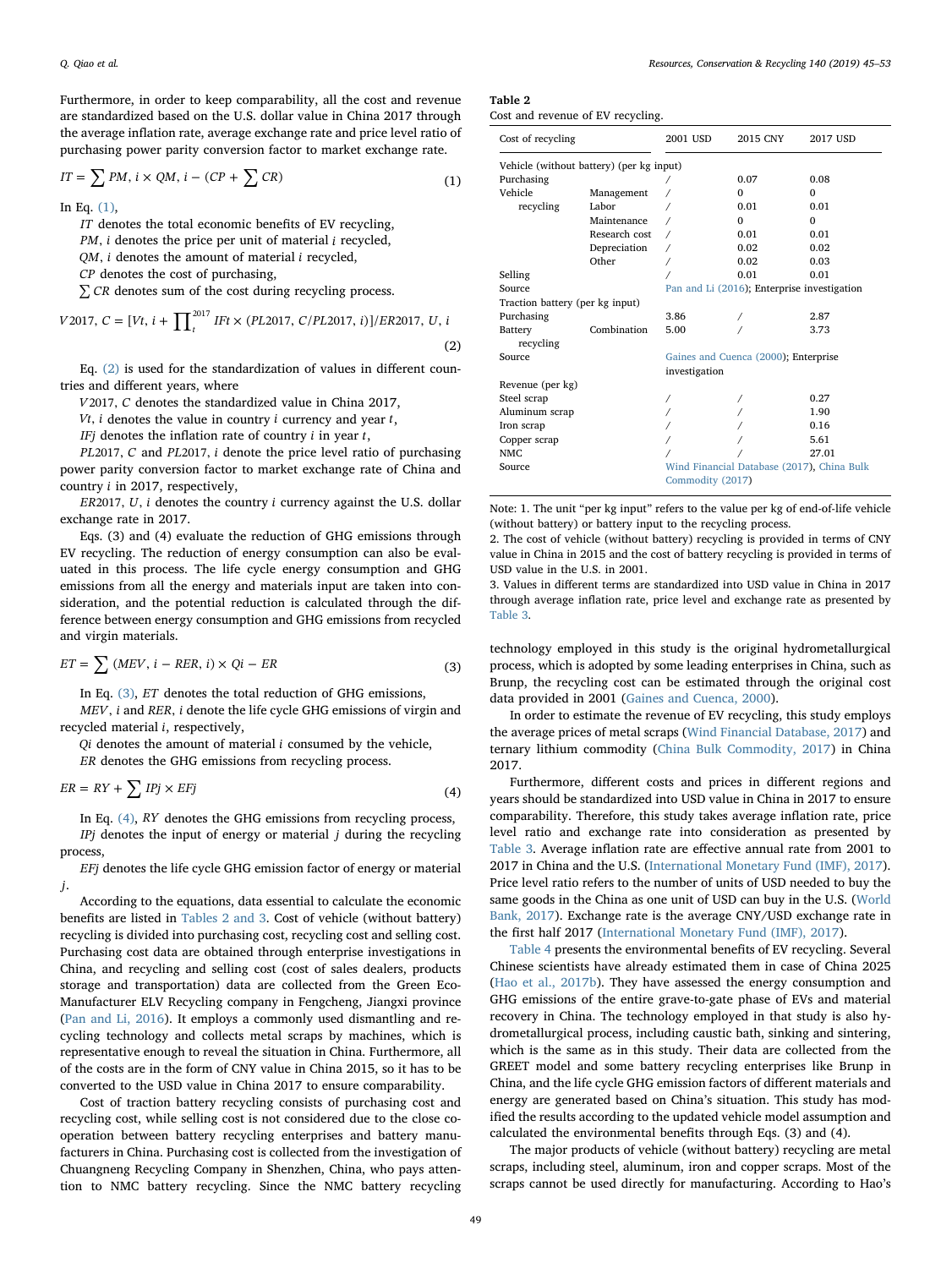#### Q. Qiao et al. *Resources, Conservation & Recycling 140 (2019) 45–53*

#### <span id="page-5-0"></span>Table 3

Macroeconomic parameters for calculation.

| Parameters                                                                                                                          | 2011–2015                                                | 2015-2017    | 2017                                                                        |
|-------------------------------------------------------------------------------------------------------------------------------------|----------------------------------------------------------|--------------|-----------------------------------------------------------------------------|
| Average inflation rate (U.S.)<br>Average inflation rate (China)<br>Price level ratio (CNY/USD)<br>Exchange rate (CNY/USD)<br>Source | 2.2%<br>2.4%<br>International Monetary Fund (IMF) (2017) | 1.2%<br>1.7% | 0.52<br>6.62<br>World Bank (2017), International Monetary Fund (IMF) (2017) |

<span id="page-5-2"></span>Table 5

Note: 1. Exchange rate changes continuously and this is the average exchange rate in the first half 2017.

#### <span id="page-5-1"></span>Table 4

Environmental benefits of EV recycling.

| Environmental impacts                                                      | Vehicle (without battery)                | <b>Traction battery</b> |
|----------------------------------------------------------------------------|------------------------------------------|-------------------------|
| Energy consumption $(MJ/kg)$                                               | 13.18                                    | 15.20                   |
| GHG emissions (kg $CO2eq/kg$ )                                             | 2.36                                     | 4.21                    |
| Products (kg/kg)                                                           |                                          |                         |
| Steel scrap                                                                | 0.65                                     | 0.18                    |
| Aluminum scrap                                                             | 0.04                                     | $\Omega$                |
| Iron scrap                                                                 | 0.23                                     | $\Omega$                |
| Copper scrap                                                               | 0.03                                     | 0.10                    |
| NMC.                                                                       | $\Omega$                                 | 0.25                    |
| Reduction of energy consumption compared with virgin materials (MJ/kg)     |                                          |                         |
| Recycled steel                                                             | 32.46                                    |                         |
| Recycled aluminum                                                          | 57.40                                    |                         |
| Recycled iron                                                              | 0.84                                     |                         |
| Recycled copper                                                            | 19.28                                    |                         |
| NMC.                                                                       | 125.36                                   |                         |
| Reduction of GHG emissions compared with virgin materials (kg $CO2eq/kg$ ) |                                          |                         |
| Recycled steel                                                             | 4.40                                     |                         |
| Recycled aluminum                                                          | 15.40                                    |                         |
| Recycled iron                                                              | 0.37                                     |                         |
| Recycled copper                                                            | 4.65                                     |                         |
| NMC.                                                                       | 38.87                                    |                         |
| Source                                                                     | Hao et al. (2017b); Original calculation |                         |
|                                                                            |                                          |                         |

Note: 1. The units "MJ/kg", "kg CO<sub>2</sub>eq/kg" and "kg/kg" refer to the energy consumption (MJ), GHG emissions (kg  $CO<sub>2</sub>eq$ ) and recycling products (kg) per kg of end-of-life vehicle (without battery) or battery input to the recycling process, respectively.

study ([Hao et al., 2017b](#page-8-23)), the data about the recovery of steel scraps, aluminum scraps, iron scraps and NMC cathode active material are collected from recycling enterprises in China, and the energy consumption and GHG emissions of recovery of copper scraps are imported from GREET model because of the lack of data in China. For example, steel scraps should be recovered through electric arc furnace process before being used instead of virgin steel, which causes about 1.79 kg  $CO<sub>2</sub>$ eq/kg and saves 4.40 kg  $CO<sub>2</sub>$ eq/kg in comparison with virginal production. Aluminum scraps should be refined through secondary ingot casting process, and it can save about  $15.40 \text{ kg } CO_2$ eq/kg in comparison with primary ingot production. Iron and copper scraps also needs further treatments like refining. Some of these metal scraps can be obtained through battery recycling as well, but the most important product of battery recycling is the cathode active material. Actually, some kind of post-recycling treatment is necessary for the cathode active material recovery. For NMC batteries, the sub-final recycled products should be sintered with lithium carbonate at the end of the process and get the final NMC materials, meaning that the recovery of NMC materials is included in the battery recycling process.

#### 3. Results and discussion

#### 3.1. Overview

Based on the vehicle specification and data presented in [Tables 2](#page-4-4)–4, the comprehensive economic and environmental benefits of EV recycling can be calculated through Eqs. [\(1\)](#page-4-0)–(4). This study divides the entire EV into vehicle (without battery) and traction battery, which is

| tuvic v |                                                      |  |  |
|---------|------------------------------------------------------|--|--|
|         | Economic and environmental benefits of EV recycling. |  |  |

| <b>Benefits</b>                                                                         | Vehicle (without<br>battery)                                              | Traction<br>battery | Total    |
|-----------------------------------------------------------------------------------------|---------------------------------------------------------------------------|---------------------|----------|
| Cost (dollar per EV)                                                                    |                                                                           |                     |          |
| Purchasing                                                                              | 98.1                                                                      | 470.5               | 568.6    |
| Technique                                                                               | 97.1                                                                      | 611.1               | 708.2    |
| <b>Sales</b>                                                                            | 12.9                                                                      | $\sqrt{2}$          | 12.9     |
| Total                                                                                   | 208.1                                                                     | 1081.6              | 1289.7   |
| Revenue (dollar per EV)                                                                 |                                                                           |                     |          |
| Steel scrap                                                                             | 228.9                                                                     | 8.0                 | 236.9    |
| Aluminum scrap                                                                          | 101.3                                                                     | 0.0                 | 101.3    |
| Iron scrap                                                                              | 5.3                                                                       | 0.0                 | 5.3      |
| Copper scrap                                                                            | 225.1                                                                     | 91.6                | 316.7    |
| Cathode active material                                                                 | 0.0                                                                       | 1103.5              | 1103.5   |
| Total                                                                                   | 560.6                                                                     | 1203.1              | 1763.7   |
|                                                                                         | Potential reduction of energy consumption per technology cost (MJ/dollar) |                     |          |
| Recycled steel                                                                          | 195.2                                                                     | 1.1                 | 196.3    |
| Recycled aluminum                                                                       | 28.4                                                                      | 0.0                 | 28.4     |
| Recycled iron                                                                           | $-0.3$                                                                    | 0.0                 | $-0.3$   |
| Recycled copper                                                                         | 8.0                                                                       | 0.5                 | 8.5      |
| Cathode active material                                                                 | 0.0                                                                       | 8.4                 | 8.4      |
| Total                                                                                   | 231.3                                                                     | 10.0                | 241.3    |
| Potential reduction of GHG emissions per technology cost (kg CO <sub>2</sub> eq/dollar) |                                                                           |                     |          |
| Recycled steel                                                                          | 23.3                                                                      | 0.1                 | 23.4     |
| Recycled aluminum                                                                       | 8.2                                                                       | 0.0                 | 8.2      |
| Recycled iron                                                                           | 0.1                                                                       | 0.0                 | 0.1      |
| Recycled copper                                                                         | 1.9                                                                       | 0.1                 | 2.1      |
| Cathode active material                                                                 | 0.0                                                                       | 2.6                 | 2.6      |
| Total                                                                                   | 33.5                                                                      | 2.9                 | 36.3     |
| Net profit per EV recycling                                                             |                                                                           |                     |          |
| Gross income (dollar)                                                                   | 352.4                                                                     | 121.5               | 473.9    |
| Reduction of energy                                                                     | 21,709.5                                                                  | 3921.9              | 25,631.4 |
| consumption (MJ)                                                                        |                                                                           |                     |          |
| Reduction of GHG emissions<br>(kg CO <sub>2</sub> eq)                                   | 3030.8                                                                    | 1109.7              | 4140.6   |
|                                                                                         |                                                                           |                     |          |

Note: 1. The units "MJ/dollar" and "kg  $CO<sub>2</sub>eq/dollar"$  refer to the reduction of energy consumption and  $CO<sub>2</sub>$  emissions per recycling technology cost, respectively.

necessary for further analysis. All the results are shown in [Table 5](#page-5-2). In short, the total gross income per EV recycled is about 474 dollars. Since the revenue is estimated through the price of recycling products, it has to be mentioned that the net present value might be reduced because the scraps are always recovered after about 10 years and the inflation rate is likely to keep positive. The potential reduction refers to the amount reduced in the manufacturing phase if recycled materials replace virgin materials, when the energy consumption and GHG emissions during the recycling and recovery phase are also taken into consideration. The potential reduction of energy consumption and GHG emissions are 2.6GJ and  $4.1t$  CO<sub>2</sub>eq, respectively.

For more details, as presented in [Fig. 3](#page-6-0), the technology cost of battery recycling is extremely higher than that of vehicle (without battery) recycling, causing the relatively low gross income. On the other hand, although NMC battery only accounts for about 11% of the total weight, the economic and environmental benefits of NMC battery recycling account for over 30% of the total benefits. Further discussion will be carried out in the following sections.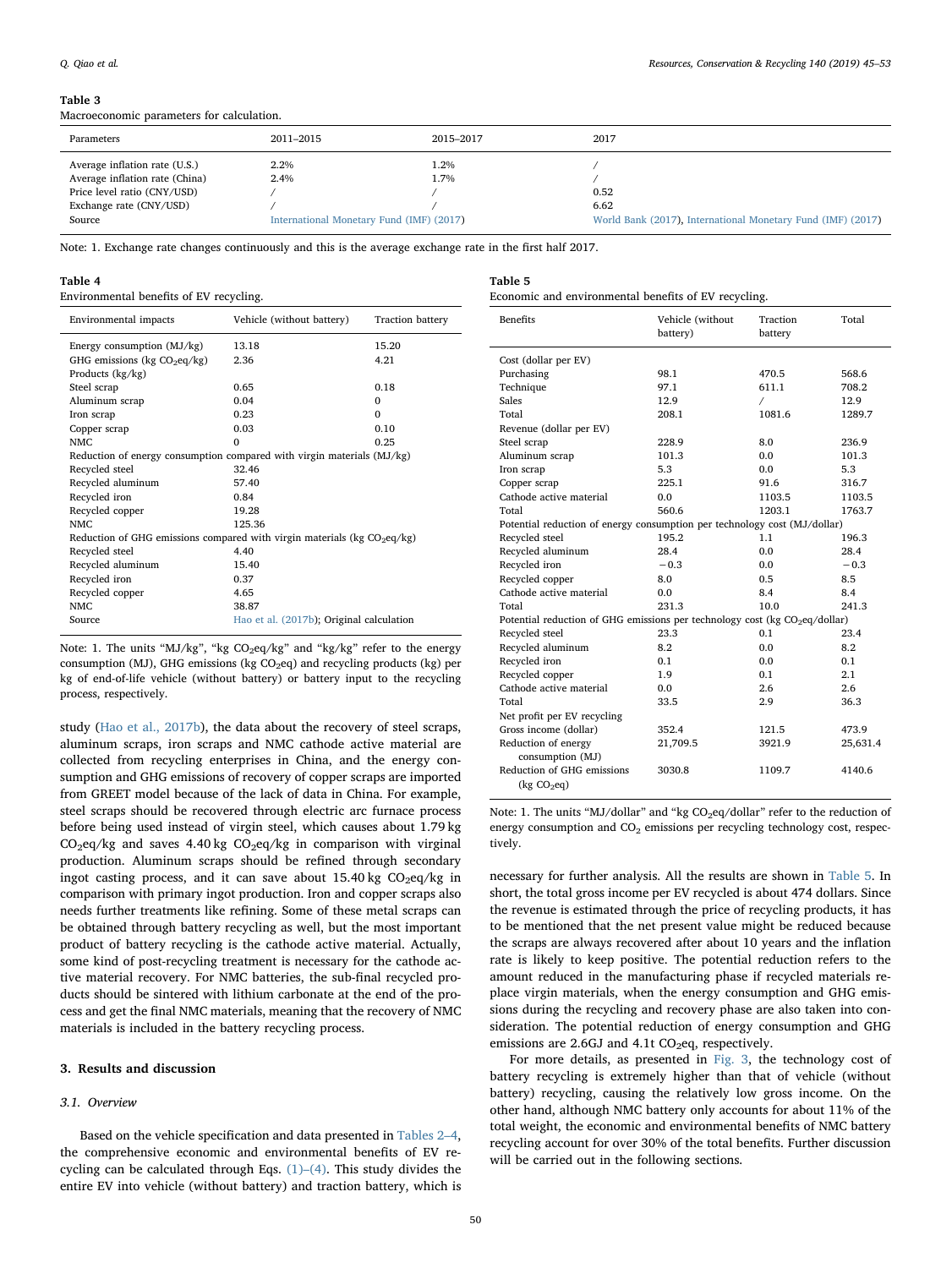<span id="page-6-0"></span>

Vehicle (without battery) recycling **Battery** recycling

Fig. 3. Overall economic and environmental benefits of EV recycling.

<span id="page-6-1"></span>

Fig. 4. Cost and revenue of EV recycling.

# 3.2. Discussion

Considering the cost and revenue of EV recycling, according to [Fig. 4,](#page-6-1) the technology cost accounts for about 55% of the total cost, followed by the purchasing cost, which accounts for 44% of the total cost. Sales cost is extremely low due to the close relationship between recycling enterprises and manufacturers. Although the cathode active material (NMC) only accounts for about 4% of all the products by weight, the revenue of it accounts for about 63% of the total revenue, revealing its high value. In contrast, the value of steel scraps is much lower, but it still brings about 13% of the total revenue due to the larger weight. The results have clearly indicated the importance and large potential market of battery recycling.

On the other hand, the cost and revenue of traction battery are both higher than those of vehicle (without battery) recycling, which is mainly caused by the recycling technologies and products. As mentioned in former sections, the vehicle (without battery) recycling technology is mature and relatively simple, which can be conducted

manually in some steps, while battery recycling consists of complex physical and chemical processes consuming a large number of materials input. However, the major product after battery recycling is the cathode active material, such as NMC, which brings extremely large benefits to the battery recycling enterprises.

Comprehensively speaking, the gross income of vehicle (without battery) recycling is about 352 dollars, which is higher than that of battery recycling, 122 dollars. However, the gross income of battery recycling per unit of weight will be higher as it only accounts for about 11% by weight. Furthermore, the gross income of battery recycling will be higher with the development of recycling technology, which is currently at a primary stage.

For the environmental benefits, [Fig. 5](#page-7-8) presents the reduction of energy consumption and GHG emissions per technology cost. Since the environmental benefits are obtained through the technical process, the purchasing cost and sales cost are not included. Clearly, the total values are about 241.3 MJ/dollar and 36.3 kg  $CO<sub>2</sub>eq/dollar$ . The reduction through vehicle (without battery) recycling is much higher than that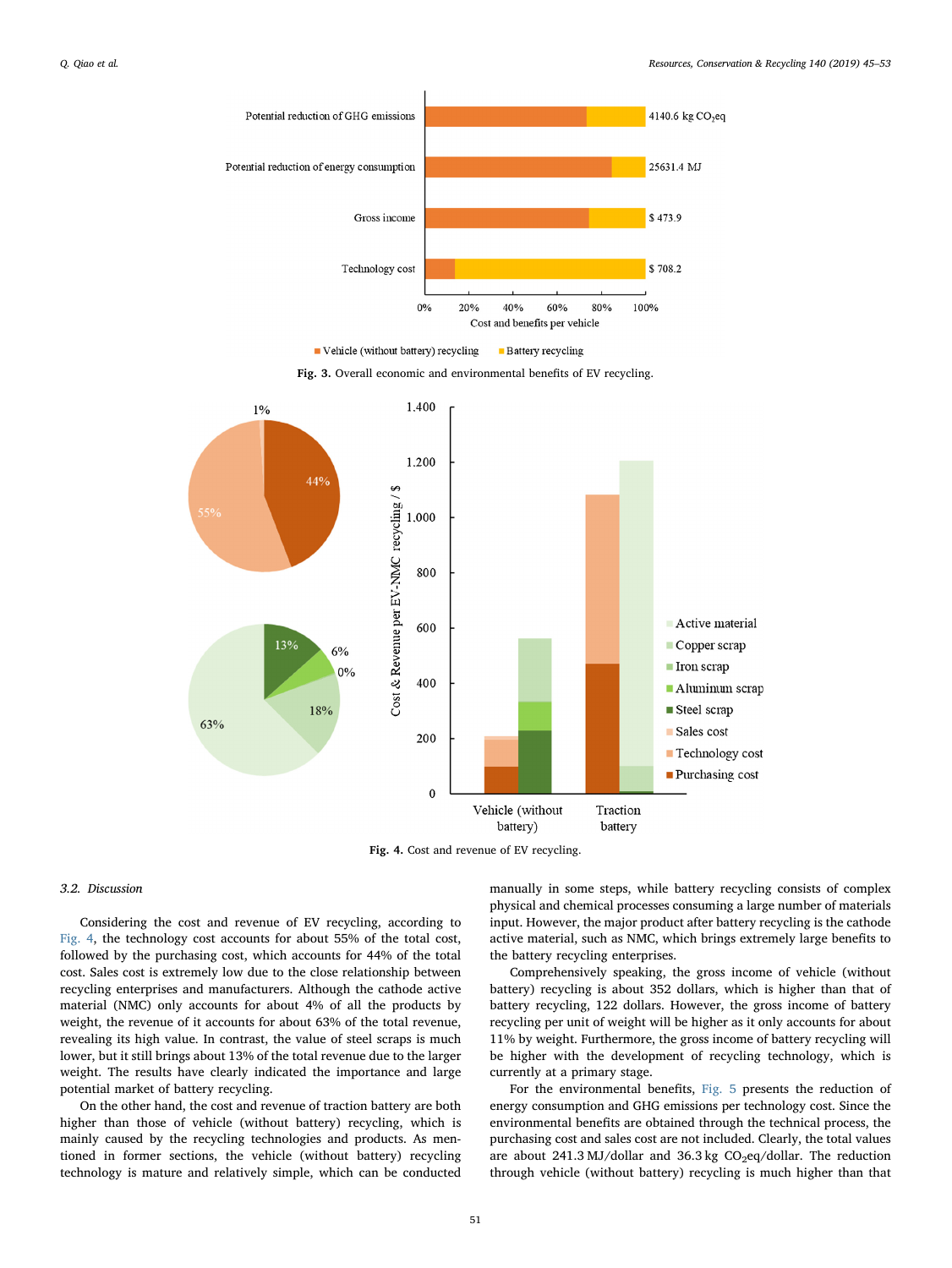<span id="page-7-8"></span>

Fig. 5. Environmental benefits per technology cost of EV recycling.

through battery recycling. The huge amount of recycled steel brings about 81% of the total reduction of energy consumption per technology cost, and the number for GHG emissions is about 64%. Aluminum recycling is also an important source of environmental benefits [\(Hao](#page-8-40) [et al., 2016](#page-8-40)), which brings about 12% and 23% of the total reduction of energy consumption and GHG emissions per technology cost, respectively.

Since the energy consumption and GHG emissions of battery recycling is relatively high, battery recycling seems to contain low environmental benefits. However, it can provide recycled cathode active material, which is the most important and expensive part in the traction battery ([Hao et al., 2017a](#page-8-41)). On the other hand, the environmental benefits of battery recycling is more likely to be improved with the development of technology since the it is not developed enough in China.

Comprehensively speaking, the economic benefits and environmental benefits both reflect the importance of vehicle (without battery) recycling at present, while the development of battery recycling technology is essential in the future. Actually, due to the large weight and mature technology, vehicle (without battery) recycling brings relatively large benefits in both fields. However, it is not likely to be significantly improved in the near future since the vehicle (without battery) recycling and metal recovery technology is relatively stable. On the other hand, with the development of EVs in China, the demand for Li-ion batteries is increasing, and the recycled cathode active material will be more valuable, which will bring more benefits to battery recycling.

### 4. Conclusion

In this study, the economic and environmental benefits of EV recycling in China have been estimated based on the current recycling technology. The fixed economic and environmental influence of adopting advanced recycling technology and purchasing recycling devices is not included according to the scope of this study. The results indicate that the gross income per EV recycling is about 473.9 dollars, and the reductions of energy consumption and GHG emissions are about 25.6GJ and 4.1t  $CO<sub>2</sub>$ eq, respectively. If taking technology cost into consideration, the values are about 241.3 MJ/dollar and 36.3 kg  $CO<sub>2</sub>$ eq/dollar. Due to the huge amount of metal scraps obtained through vehicle (without battery) recycling, it is the major source for

both economic and environmental benefits at present. However, battery recycling can provide cathode active material, which will be more valuable with the development of EVs in China. On the other hand, since the battery recycling technology adopted in China has not been fully developed, there will be some potential benefits in the future. Furthermore, the gross income per EV recycling is significantly influenced by the recycling products. The accuracy of recycling products is more likely to influence the reliability of the results in this study.

There are also some limitations in this study. For example, the assumptions about EV model and recycling technology are made based on the average situation in China, which may cause deviations if considering specific affairs. Furthermore, although this study has provided a scientific evaluation on the economic and environmental benefits of EV recycling in China at present, further studies based on other technologies are necessary to improve timeliness and accuracy.

## Acknowledgements

This study is sponsoredby the National Natural Science Foundation of China (71774100, 71690241, 71403142), Young Elite Scientists Sponsorship Program by CAST (YESS20160140).

#### References

- <span id="page-7-0"></span>Argonne National Laboratory, 2017a. Greenhouse Gases, Regulated Emissions, and Energy Use in Transportation (GREET) Model. Available at. [https://greet.es.anl.](https://greet.es.anl.gov/) [gov/.](https://greet.es.anl.gov/)
- <span id="page-7-5"></span>Argonne National Laboratory, 2017b. BatPaC: A Lithium-Ion Battery Performance and Cost Model for Electric-Drive Vehicles. Available at. [http://www.cse.anl.gov/](http://www.cse.anl.gov/batpac/index.html) [batpac/index.html.](http://www.cse.anl.gov/batpac/index.html)
- <span id="page-7-1"></span>[Bauer, C., Hofer, J., Althaus, H., Duce, A.D., 2015. Andrew Simons. The environmental](http://refhub.elsevier.com/S0921-3449(18)30328-8/sbref0015) [performance of current and future passenger vehicles: life cycle assessment based on](http://refhub.elsevier.com/S0921-3449(18)30328-8/sbref0015) [a novel scenario analysis framework. Appl. Energy 157, 871](http://refhub.elsevier.com/S0921-3449(18)30328-8/sbref0015)–883.
- <span id="page-7-6"></span>[Belboom, S., Lewis, G., Bareel, P., Léonard, A., 2016. Life cycle assessment of hybrid](http://refhub.elsevier.com/S0921-3449(18)30328-8/sbref0020) [vehicles recycling: comparison of three business lines of dismantling. Waste Manag.](http://refhub.elsevier.com/S0921-3449(18)30328-8/sbref0020) [50, 184](http://refhub.elsevier.com/S0921-3449(18)30328-8/sbref0020)–193.
- <span id="page-7-2"></span>[Bicer, Y., Dincer, I., 2017. Comparative life cycle assessment of hydrogen, methanol and](http://refhub.elsevier.com/S0921-3449(18)30328-8/sbref0025) [electric vehicles from well to wheel. Int. J. Hydrogen Energy 42 \(6\), 3767](http://refhub.elsevier.com/S0921-3449(18)30328-8/sbref0025)–3777.
- <span id="page-7-3"></span>Burnham, A., 2012. Updated Vehicle Specifications in the GREET Vehicle-Cycle Model. Available at. Argonne National Laboratory (ANL). [https://greet.es.anl.gov/](https://greet.es.anl.gov/publication-update-veh-specs) publication-update-veh-spec
- <span id="page-7-7"></span>[Cheng, Y.W., Cheng, J.H., Wu, C.L., Lin, C.H., 2012. Operational characteristics and](http://refhub.elsevier.com/S0921-3449(18)30328-8/sbref0035) [performance evaluation of the ELV recycling industry in Taiwan. Resour. Conserv.](http://refhub.elsevier.com/S0921-3449(18)30328-8/sbref0035) [Recycl. 65, 29](http://refhub.elsevier.com/S0921-3449(18)30328-8/sbref0035)–35.
- <span id="page-7-4"></span>[China Association of Automobile Manufacturers \(CAAM\), 2016. The Development of](http://refhub.elsevier.com/S0921-3449(18)30328-8/sbref0040)